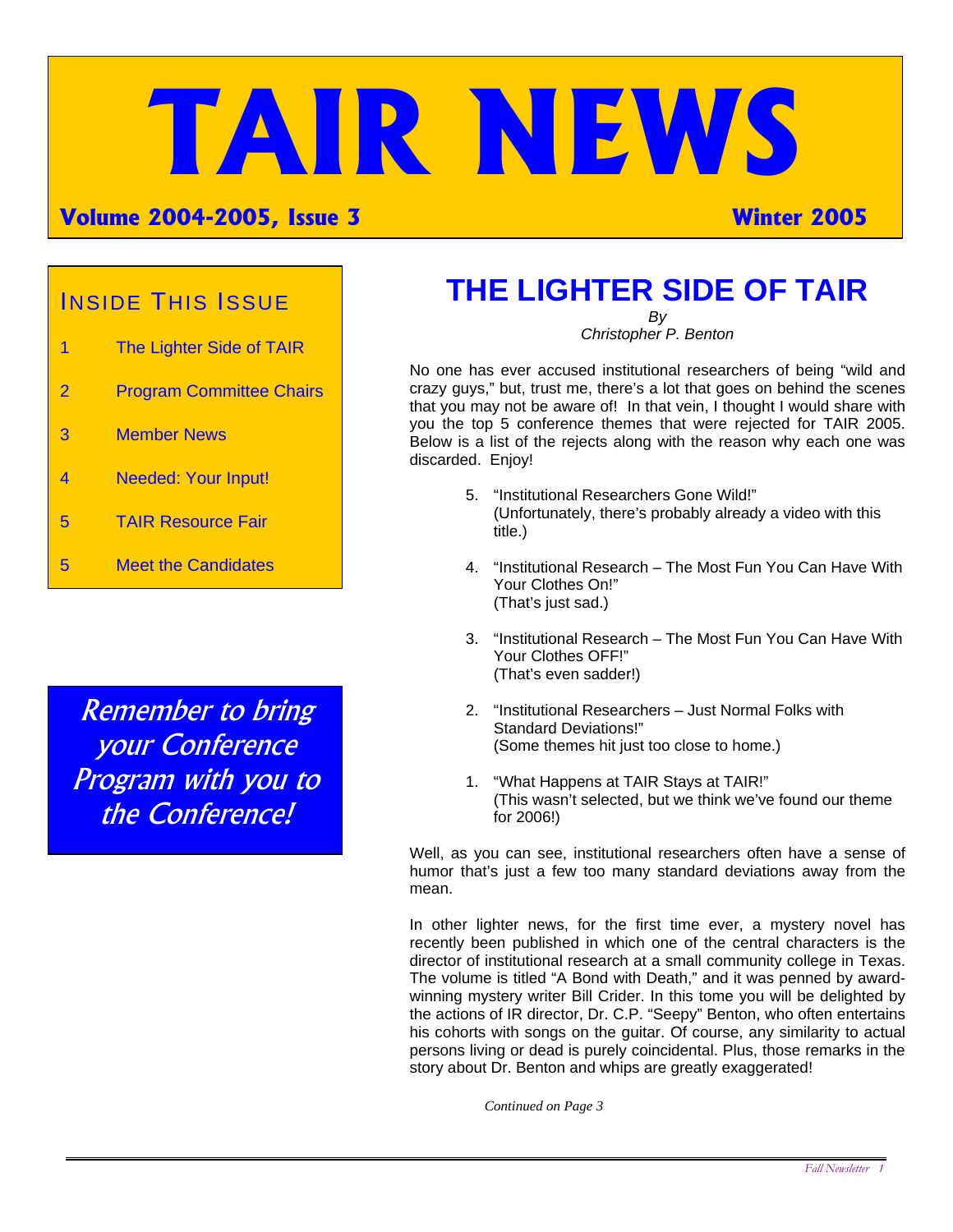#### **TAIR Officers and Editor**

President **KAREN C. LALJIANI, Ph.D.** El Centro College 801 Main Street Dallas, Texas 75202 (214) 860-2016 Fax: (214) 860-2335 Laljiani@dcccd.edu

Vice President **CHRISTOPHER BENTON, Ph.D.** Alvin Community College 3110 Mustang Road Alvin, Texas 77511 (281) 756-3663 Fax: (281) 756-3869 cbenton@alvincollege.edu

#### **Secretary**

**DANICA D. FRAMPTON** St. Edward's University 3001 South Congress Avenue Austin, Texas 78704 (512) 448-8418 Fax: (512) 464-8888 danicad@admin.stedwards.edu

#### **Treasurer**

**JAIME GARCIA**  Rice University 6100 Main Street Rm. 215 Allen Center Houston, Texas 77005-1892 (713) 348-6254 Fax: (713) 348-6252 jgarcia@rice.edu

Immediate Past President **MARILYN GREER, Ph.D.**  UT M.D. Anderson Cancer Center 1515 Holcombe Houston, Texas 77030 (713) 792-7295 Fax: (713) 792-7327 mjgreer@mdanderson.org

Newsletter Editor

**JANA E. MARAK Baylor University** One Bear Place #97032 Waco, Texas 76798-7032 (254) 710-2061 Fax: (254) 710-2061 Jana\_marak@baylor.edu

# **TAIR 2005 Program Committee Chairs**

| <i>Program Chair</i> Chris Benton, Alvin Community College         |
|--------------------------------------------------------------------|
| Concurrent Sessions David Preston, Brazosport College              |
|                                                                    |
|                                                                    |
| General Sessions Melissa Canady, Texas Christian University        |
| <i>Local Arrangements</i> Sam Stigall, Univ. of Texas at Arlington |
| Newsletter Editor/Publicity Jana Marak, Baylor University          |
| Program Brochure  Gabriela Borcoman, Cedar Valley College          |
| <i>Registration</i> Danica Frampton, St. Edward's University       |

| Resource Fair Allen Clark, University of North Texas           |
|----------------------------------------------------------------|
|                                                                |
| Special Interest Groups. Carol LaRue, Southwest Texas Jr. Col. |
| TAIR Webmaster Sam Stigall, University of Texas at Arlington   |
|                                                                |
|                                                                |
| Advisor  Marilyn Greer, M.D. Anderson Cancer Center            |

## TAIR 2005

Wednesday, February  $23^{\text{rd}}$  – Friday, February  $25^{\text{th}}$ (Pre-conference Workshops begin on Tuesday, February 22nd)

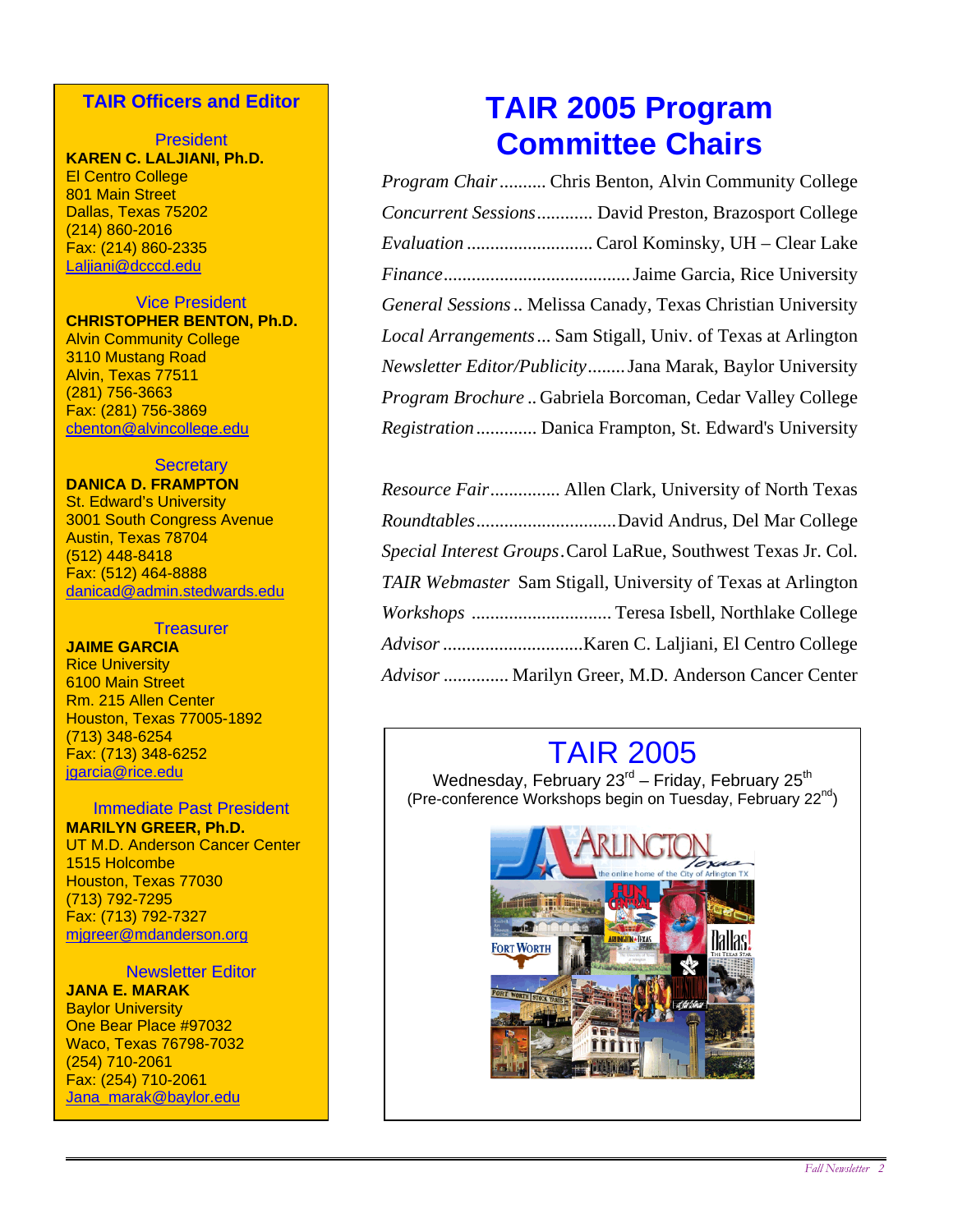*Continued from page 1* 

And finally (important announcement!), in keeping with our theme of "FUN" for this year's TAIR conference, the TAIR Executive Committee has reserved the Legends Room (across from the bar) at the Wyndham Hotel for an after-dinner get together from 9-11 PM on Thursday night, February 24th. Thus, if you have any talent at all (singing, guitar playing, musical instruments, juggling, word problems in algebra), bring that talent to the Legends Room and share it with your colleagues. If you have absolutely no talent, come and share that too! We'll have munchies and both non-alcoholic and nonnon-alcoholic beverages available as well as what we like to call our "Koala-tea Enhancement Grant" or "KEG" for short. So if your quality enhancement plan has got you down, then come and swap your QEP for our KEG and an enjoyable evening with your friends in the Legends Room on Thursday night! If all goes well, then you, too, may find yourself saying at the end of the then you, too, may find yourself saying at the end of the **TAIR Web Information**<br>evening that "What happens at TAIR stays at TAIR!"

#### **2007 Conference Site Contenders**

## **South Padre Island**

#### **Waco**

Voting for the 2007 conference site, Nominating Committee and the offices of Vice President/ President-Elect and Treasurer will be conducted at the conference.

#### **Member News**

Congratulations to "Dr." **Gabriela Borcoman** who recently received her doctorate from the University of North Texas.

**Dr. Gerry Dizzino** is the new Director of Institutional Research at The University of Texas at San Antonio.

URL: http://texas-air.org

2005 conference information is posted on the TAIR Web site. Check the Web site often for updated information.

#### REMINDER

Be sure to bring the Texas Hotel Occupancy Tax Exemption Certificate with you to the Conference – a copy is available on the TAIR Web site.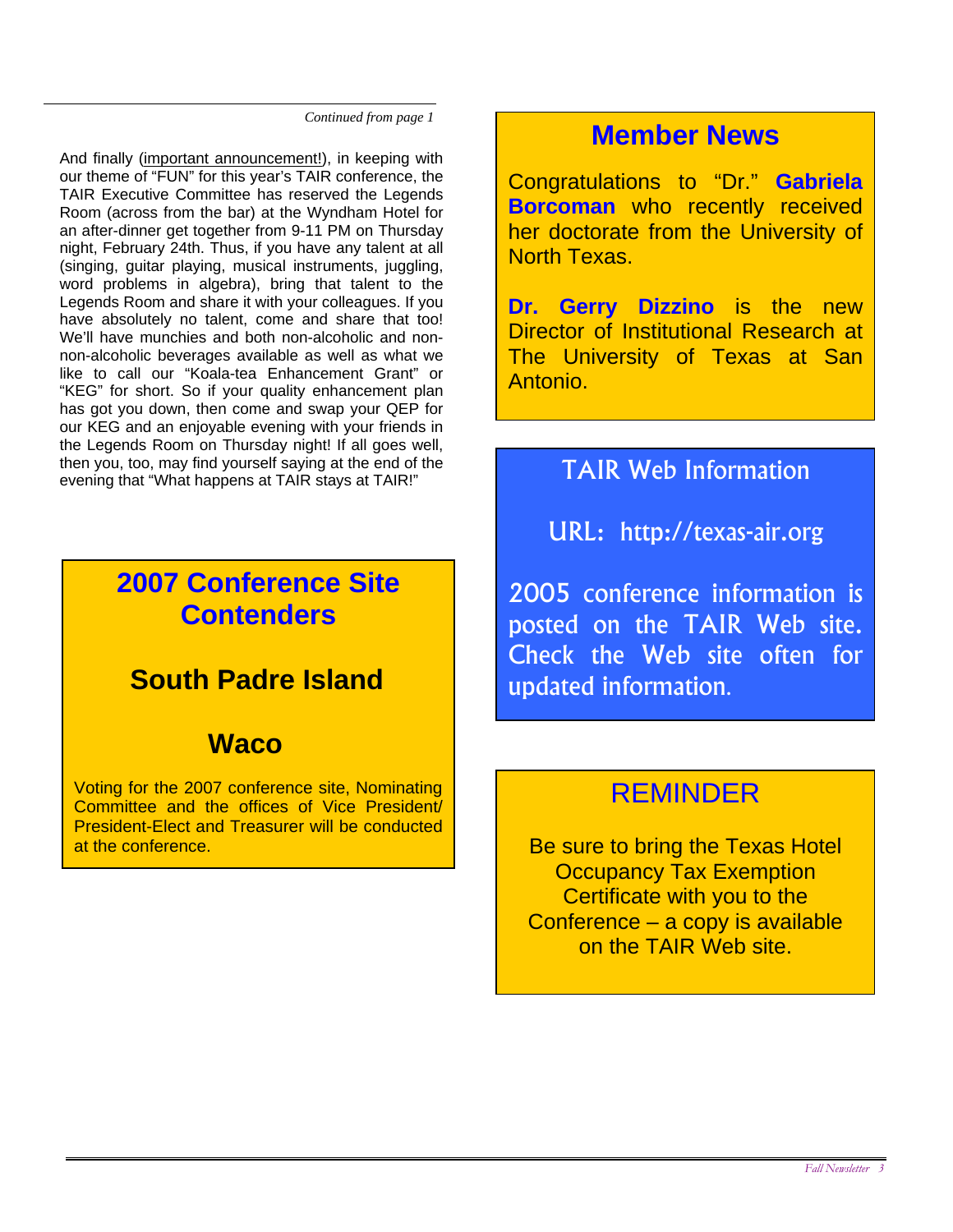# **Needed: Your Input!**

Recently, you received through the TAIR-L the draft TAIR Strategic Plan developed at the request of President Karen Laljiani by your colleagues:

| Susan R. Griffith, Chair | University of Texas-Pan American                                   |
|--------------------------|--------------------------------------------------------------------|
| Susan Brown              | The Higher Education Coordinating Board                            |
| Darline Morris           | <b>Texas State Technical College</b>                               |
| Dr. Marilyn Greer        | University of Texas M. D. Anderson Cancer Center                   |
| Rose Austin              | Kingwood College                                                   |
| Dr. Gerry Dizinno        | Formerly St. Mary's University/Now University of Texas-San Antonio |
| Fonda Vera               | <b>Richland College</b>                                            |
| Nick Valcik              | University of Texas at Dallas                                      |
| Karen Laljiani           | El Centro College                                                  |

The TAIR membership is requested to review the draft strategic plan and provide comments to the TAIR Strategic Planning Team by the following methods:

- In advance of the conference, review the draft strategic plan and send your comments via email to the Team member of your choice.
- At the February TAIR conference, attend a roundtable discussion with Team members.
- At the Conference, discuss your comments individually with Team members.

Please give the Team your input by:

- Editing draft goals/strategies.
- Suggesting deletion of goals/strategies.
- Suggesting new goals/strategies.
- Offering for consideration by Executive Committee your proposal for:
	- o Priorities
	- o Target measures
	- o Year of completion
	- o Responsible party

#### *Remember, this is YOUR PLAN. If you don't participate, you will have to live with someone else's vision of TAIR's future.*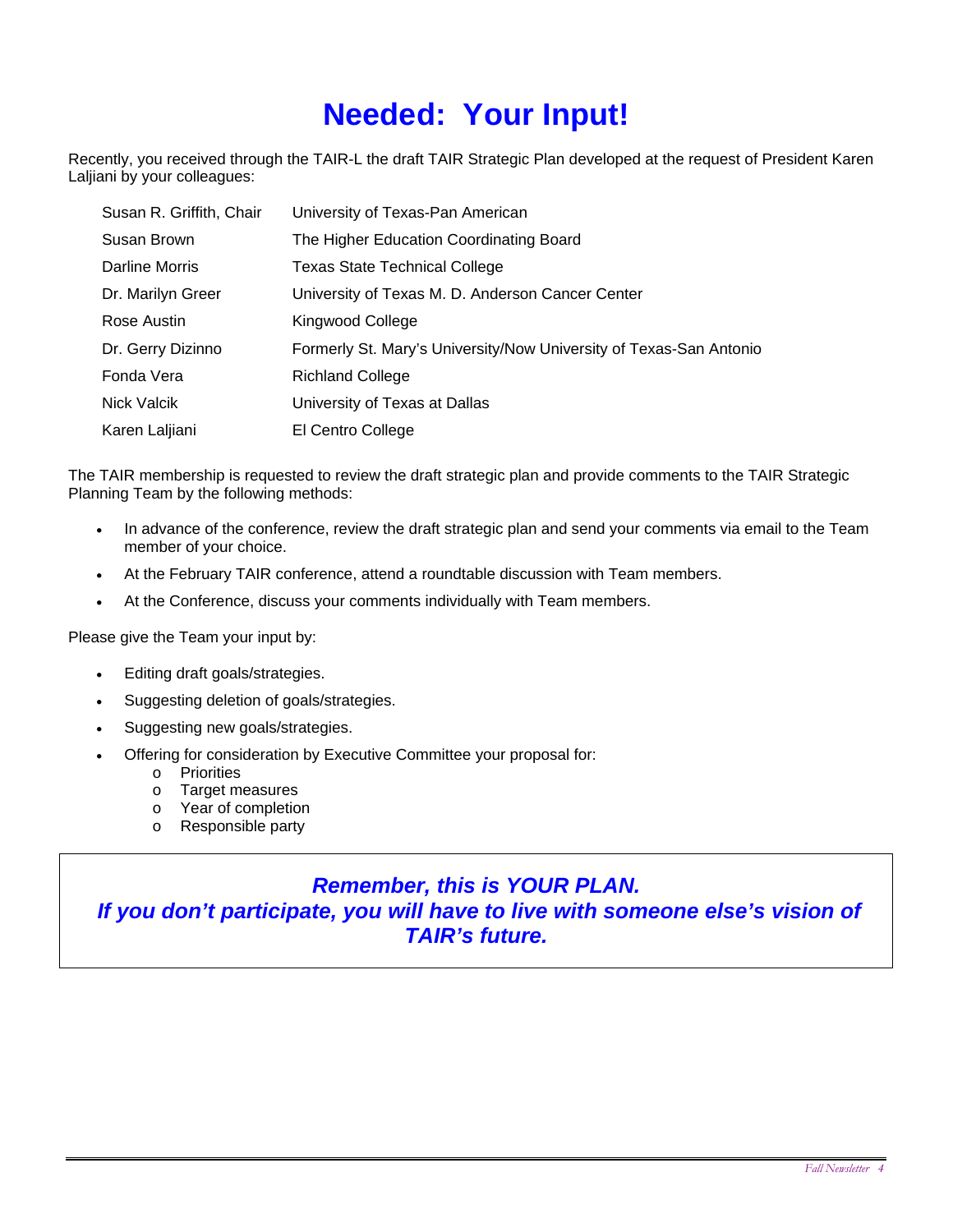# **TAIR Resource Fair**

We are going to have a wonderful Resource Fair at the 2005 TAIR conference! We currently have seven vendors. These vendors and representatives are:

> ACT – Chuck Warton College Board – Elizabeth Stanley EInstruction – Bob Kramer RAND – James Padilla SAS – Minda Markel SPSS- Robin Williams TLT – Katharine Mason

Each of these vendors offers a unique opportunity for us to learn more about products that can help us to better manage our daily business affairs. If you are like me, you may have been reluctant to speak to vendors in the past because you were afraid they would try to sell you one of their products. In the past year, I have found several of these vendors' products to be extremely helpful. Please make an effort to go by the Resource Fair and meet these company representatives. I know they would like the opportunity to share some of their experiences and knowledge regarding their products. Also, this year, the vendors will not be assigned an individual table at the Thursday luncheon; they have requested the opportunity to sit with conference attendees. Please make them feel welcome at the Thursday luncheon and throughout the TAIR Conference.

See you at the TAIR Resource Fair.

Allen Clark TAIR 2005 Resource Fair Chair

# **Meet the Candidates!**

#### **Nominees for Vice President/President-Elect**

Dr. Gerry Dizinno **Dr. David Preston** University of Texas – San Antonio **Brazosport College** 



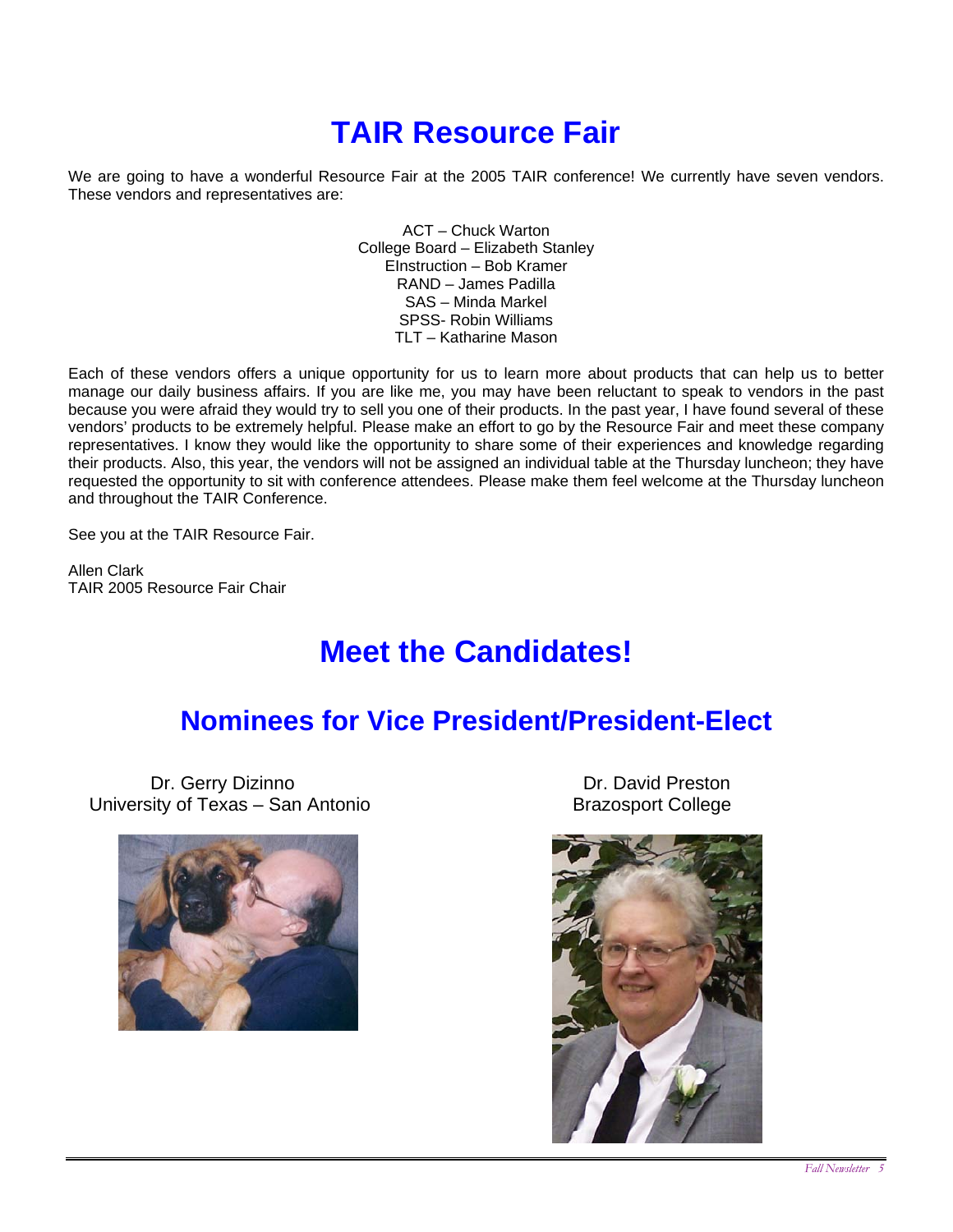## **Nominees for Treasurer**

Margaret Drain Bishar Sethna<br>In Community College System Lamar State College Houston Community College System





## **Nominees for Nominating Committee**

Dr. Gabriela Borcoman Dr. Allen Clark<br>
Count Community College District Count Community College District District District Count Community College D Dallas Count Community College District



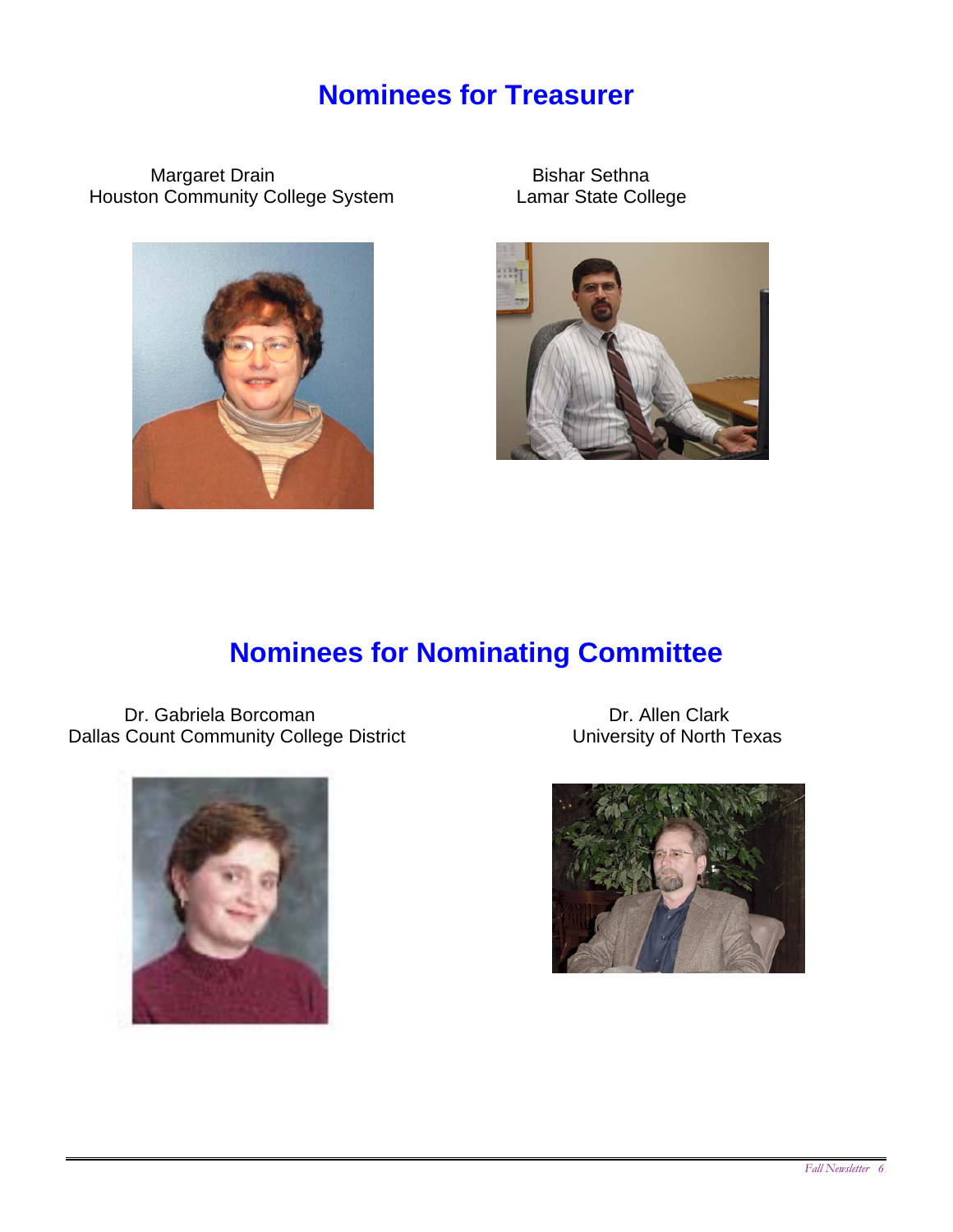Karyn Hall Dr. Pam Haws Stephen F. Austin State University **Example 10 and Stephen F. Austin State University of Texas** – Arlington







Dr. John Kalb **Kaye Mizer** Kaye Mizer Southern Methodist University **TEXAL TEXAS A&M System Health Science Center** 





 Lance Pate Jeff Pitts Texas A&M University